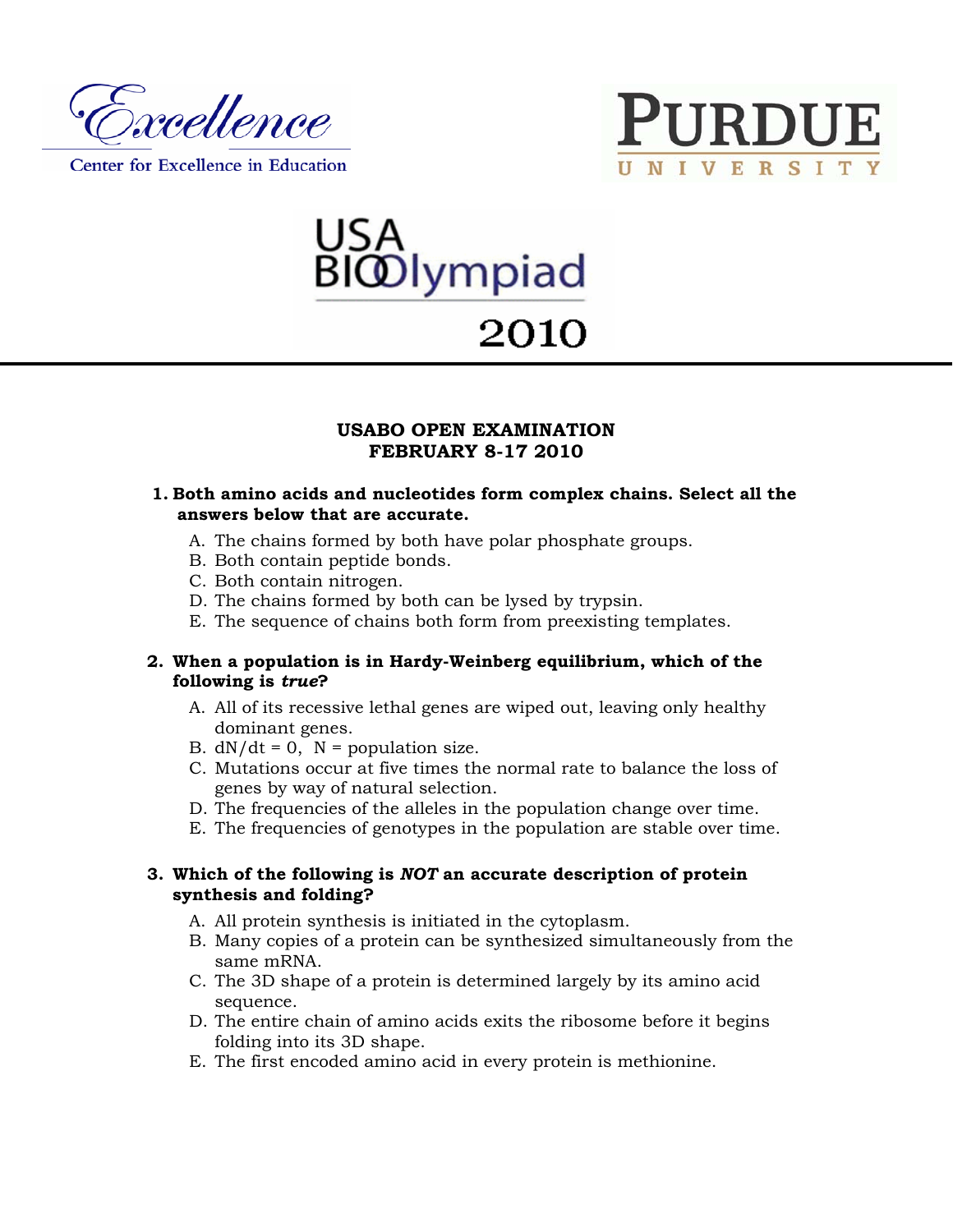- **4. Neurotransmitter released at the synapse binds to two classes of receptors. Select the correct response(s).** 
	- A. Metabotropic receptors that do not form an ion pore are linked with signal transduction mechanisms and can alter neuron function for seconds to minutes.
	- B. Receptor tyrosine kinases that activate signal transduction mechanisms and change gene transcription that can last for hours to days.
	- C. Ionotropic receptors that do not form an ion pore are linked with signal transduction mechanisms and can alter neuron function for seconds to minutes.
	- D. Ionotropic receptors that are directly linked to an ion pore and are opened within milliseconds in response to neurotransmitter.
	- E. Steroid hormone receptors that can activate changes in gene transcription that can last for hours to days.

## **5. Many proteins are transported around cells in vesicles. Which of the following determines the specificity or directionality of vesicle transport?**

- A. Clathrin coat proteins.
- B. v-SNARES and t-SNARES.
- C. Flippase.
- D. Myristoylation.
- E. Hydrophobic domains.

#### **6. The primary energy source of the brain is**

- A. Arabinose.
- B. Creatine.
- C. Fructose.
- D. Glucose.
- E. L-serine.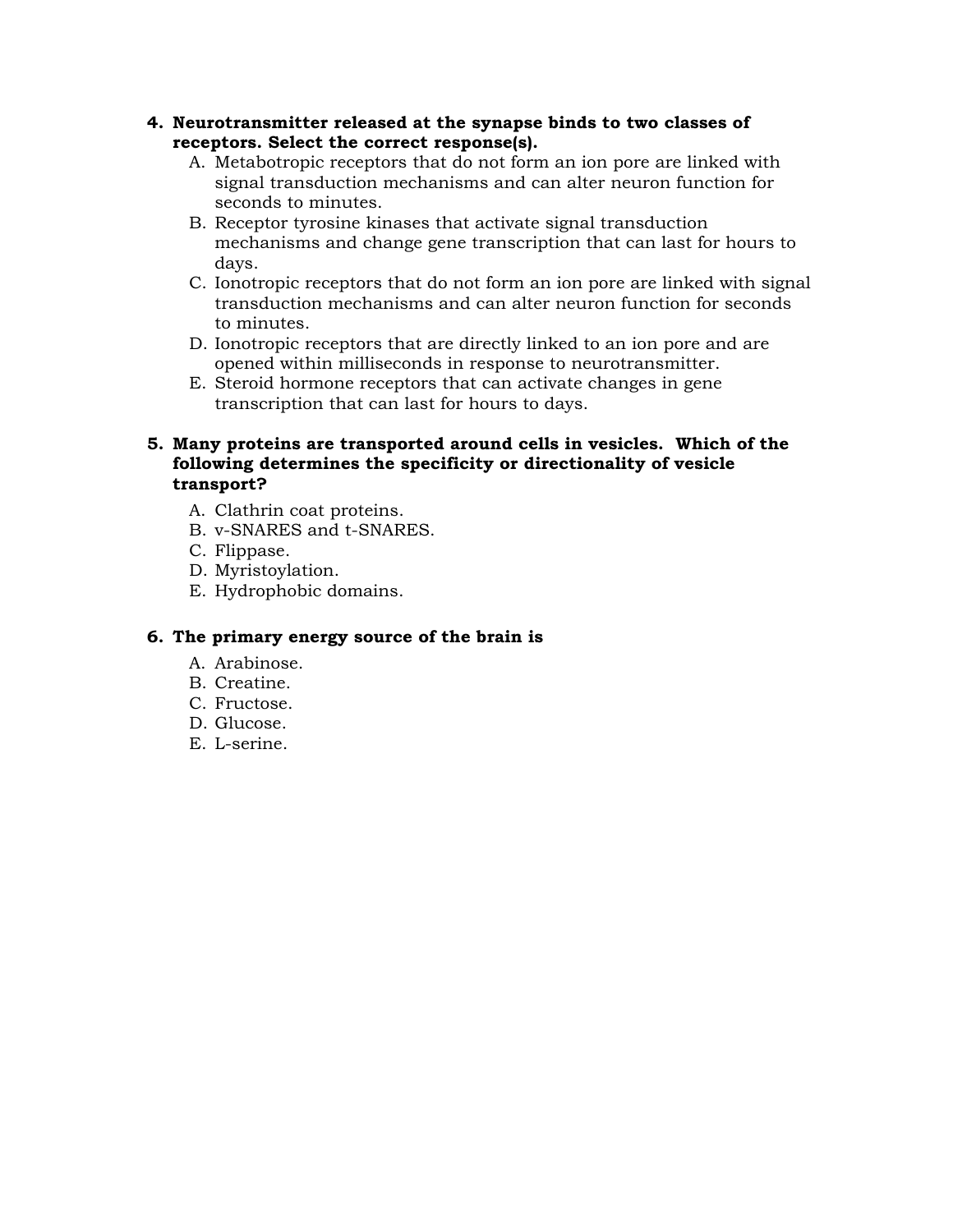- **7. Which set of the following statements are correct?** 
	- **1. Osmosis can be used to measure the molecular weight of macromolecules.**
	- **2. Aquaporins affect the rate of water transport across membranes.**
	- **3. Antidiuretic hormone (ADH) controls aquaporins and the reabsorption of water in the kidney.**
	- **4. Reverse osmosis is a process that uses a pressure greater than the osmotic pressure to force the solvent through a semi-permeable membrane from the side with a high solute concentration.**
	- **5. Passive proton pumps in plant cell membranes establish proton gradients.**
	- A. Only statements 2, 3 & 4 are correct.
	- B. Only statements 5, 2 & 3 are correct.
	- C. Only statements 1, 2 & 3 are correct.
	- D. Only statements 1, 2, 3, & 4 are correct.
	- E. All statements are correct.
- **8. If two animals with the genotype AaBb X AaBb are mated, what is the probability of generating an offspring with the genotype AABb? Assume there is no linkage between the two genes.** 
	- A. 1/8
	- B. 1/4
	- C. 3/8
	- D. 1/2
	- E. 5/8

### **9. Glycogenesis and glycogenolysis are controlled primarily by two hormones.**

- A. Fructose kinase and glucose hydrolyase
- B. Glucagon and glucose hydrolyase
- C. Glycogen synthetase and insulin
- D. Insulin and glucagon
- E. Pentose kinase and insulin

#### **10. What is the pH of a solution where the concentration of hydrogen ions is 2 x 10-6 molar? (***Hint: You don't need a calculator!***)**

- A. 2
- B. 2E-6
- C. 5.7
- D. 6
- E. 6.4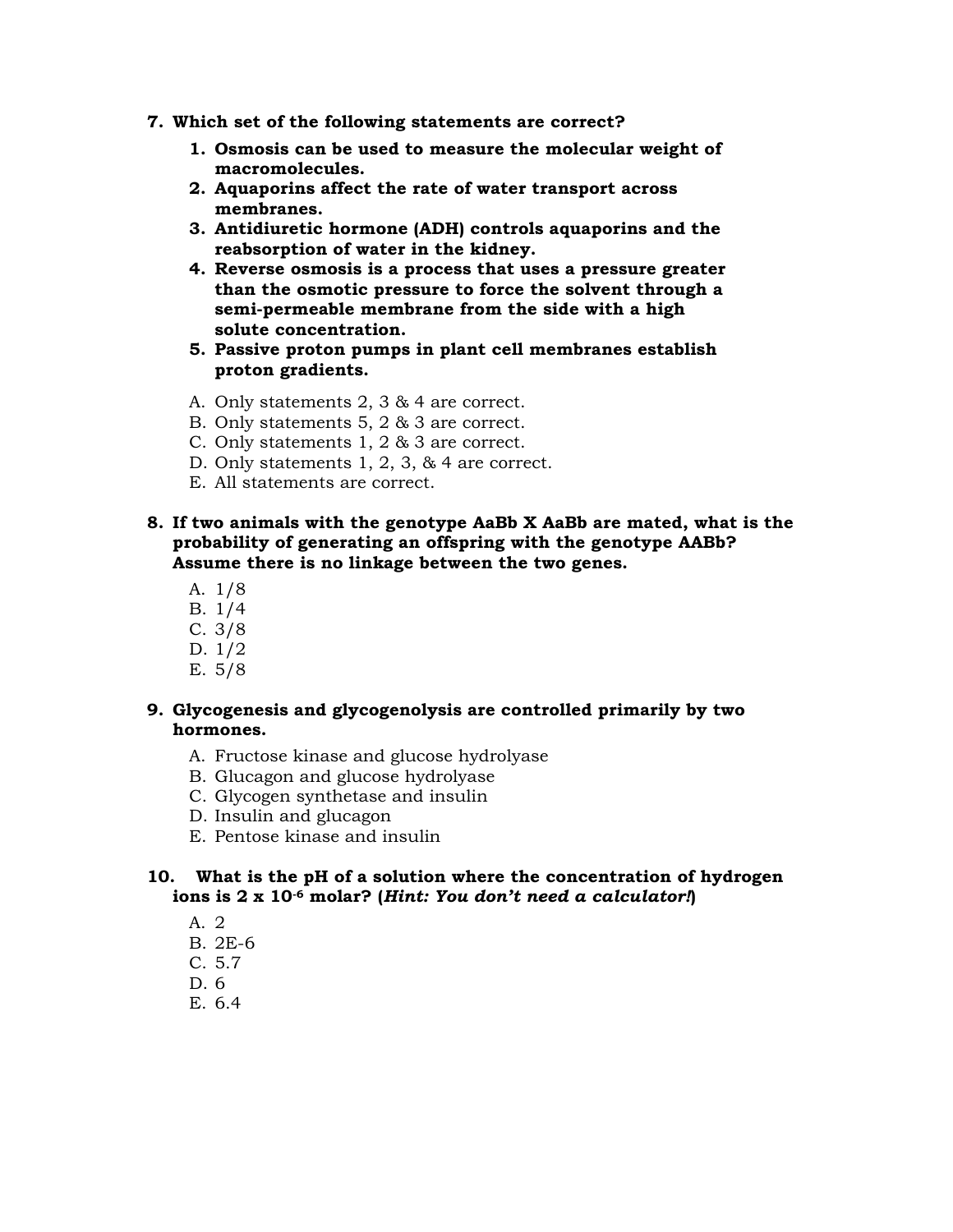## **11. Phospholipids are important components of cell membranes because they**

- A. are completely insoluble in water.
- B. can be easily phosphorylated by ATP.
- C. can transport sodium and potassium ions across the membrane.
- D. form a layered structure that can interface with water on two surfaces.
- E. form a lipid bilayer with their hydrophobic surface facing outward.
- **12. A homozygous black-eye, white-coat, short-hair mouse is mated to a homozygous brown-eye, brown-coat, long-hair mouse. One of the resulting F1 animals is mated to a homozygous brown-eye, browncoat, long-hair mouse. Given the following offspring from the second mating, what is the recombination frequency with respect to eye and coat color**?
	- 243 black-eye, white-coat, short-hair
	- 220 brown-eye, brown-coat, long-hair
	- 200 brown-eye, brown-coat, short-hair
	- 187 black-eye, white-coat, long-hair

49 brown-eye, white-coat, short-hair

42 black-eye, brown-coat, long-hair

36 brown-eye, white-coat, short-hair

23 black-eye, brown-coat, short-hair

A.  $5\%$ 

- B. 15%
- C. 25%
- D. 46%
- E. 75%

## **13. Which of the following best describes the fluorophore in the green fluorescent protein?**

- A. A molecular component of the protein that is energized by a specific wavelength of light and dissipates the energy by emitting light at a longer wavelength.
- B. A molecule that generates light by hydrolysis of ATP.
- C. A molecule that generates light by oxidation/reduction .
- D. A molecule that is energized by a specific wavelength of light and dissipates the energy by emitting light at a shorter wavelength.
- E. Excess energy in a fluorophore is emitted as light upon increasing the temperature of the molecule.

## **14. Which of the following** *is required* **by a phototropic organism?**

- A. Ample supply of metabolites.
- B. Energy supplied by photosynthesis.
- C. Melanin.
- D. Photoactivated mitochondria.
- E. Rhodopsin.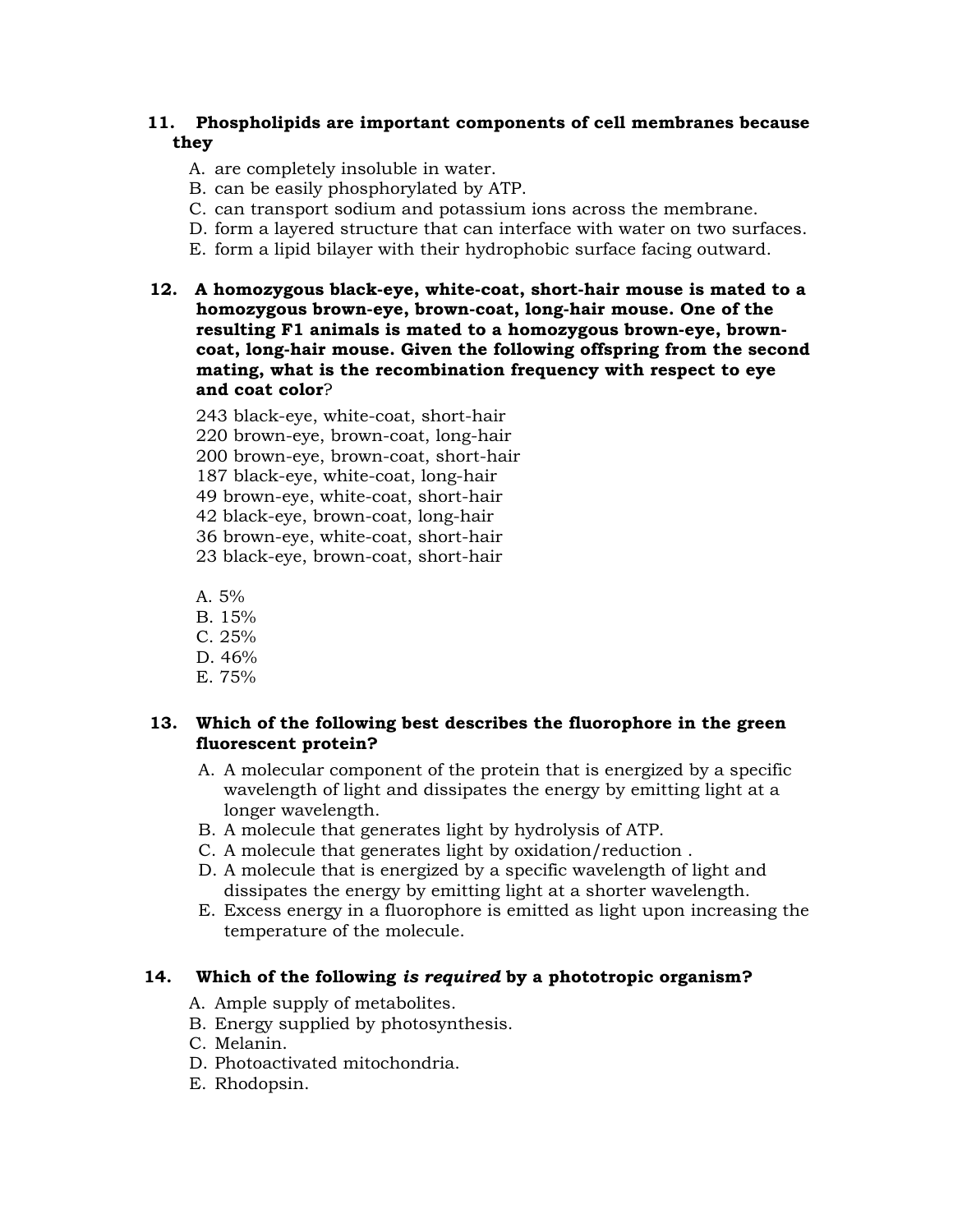## **15. Which of the following would promote** *allopatric* **speciation?**

- A. An error in cell division that generates diploid gametes.
- B. The flooding of a valley that splits one population into two that inhabit different sides of the valley.
- C. The migration of a segment of a population to a new location, and then failure of the migrants to resume contact with the original population.
- D. All of the above would promote allopatric speciation.
- E. Only B and C above would promote allopatric speciation.

## **16. Which of the following carbohydrates contain α-1, 4-linkages?**

- A. amylose
- B. Cellulose
- C. Deoxyarabinose
- D. Glucose
- E. Hexose

# **17. Genetic Drift is best described as:**

- A. A random change in allele frequencies that benefits the population.
- B. Changes in the proportion of homozygous recessive individuals due to random mating
- C. Evolutionary change due to natural selection.
- D. Evolutionary change due to non-random events.
- E. Evolutionary change due to random events.

## **18. Which of the following is used to develop a phylogenetic tree?**

- A. An analysis of the differences between different groups or species of organisms.
- B. A recent shared common ancestor.
- C. A species comparison of the amino acid and/or base sequences from known proteins and/or nucleic acids.
- D. Shared characteristics.
- E. All of the above.

## **19. When the temperature increases, which of the following statements is** *not* **true**?

A. Dissolved oxygen decreases at higher temperatures and higher salinity.

B. Many corals die when the temperature exceeds 86°F.

C. Metabolic reactions are less likely to achieve their activation energy.

D. The amount of carbon dioxide that can be absorbed by the ocean decreases.

E. Zooxanthellae are released from the coral and thrive when the temperature exceeds 86°F.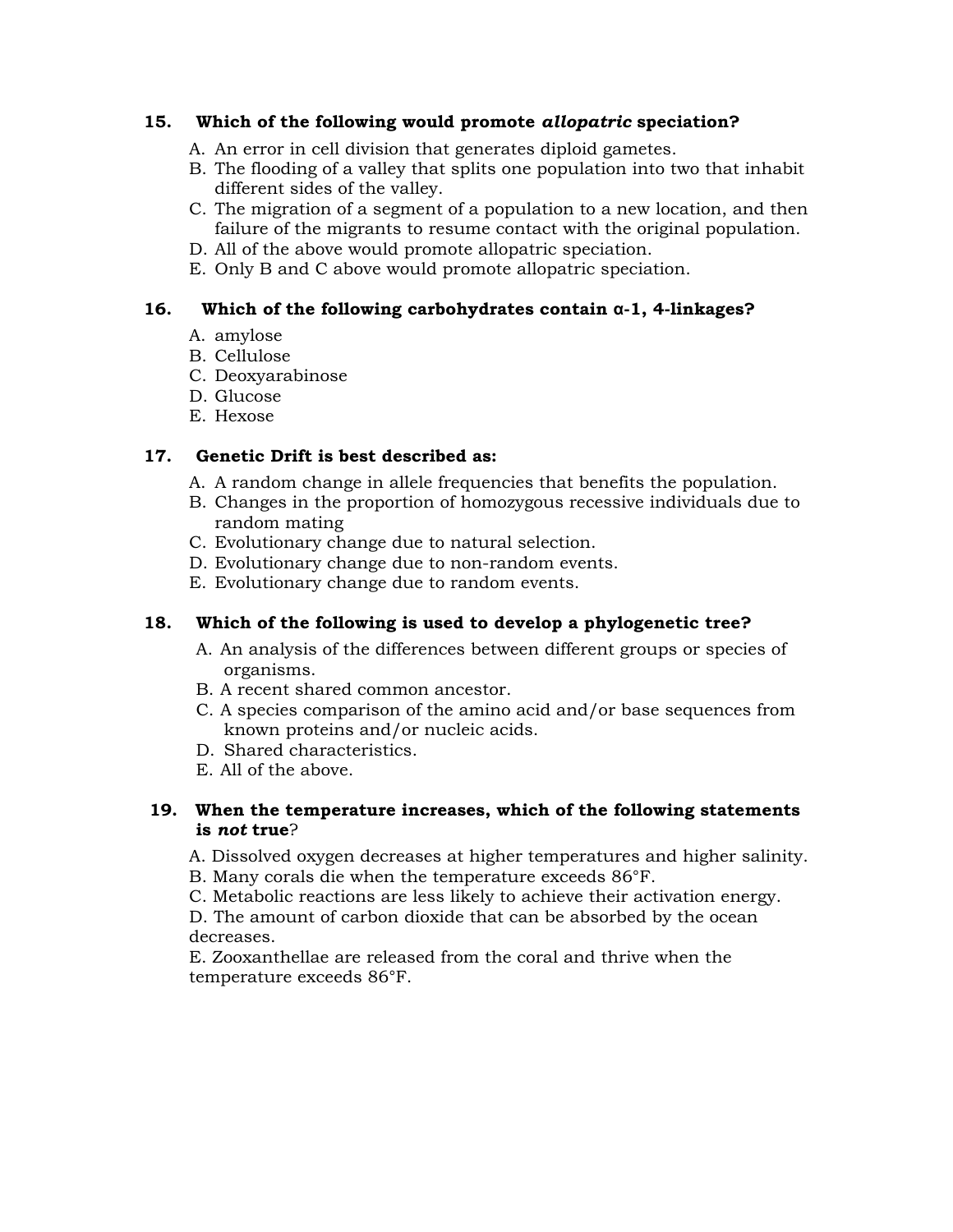#### **20. The biodiversity of a community is measured by the followin**g:

- A. Ratio of plant to animal species.
- B. Relative abundance.
- C. Species richness.
- D. Total biomass in a given area.
- E. Both A and B are metrics of biodiversity.

#### **21. A short-day plant has a critical night length of 6 hours. Which of the following 24-hour light/dark cycles would not initiate flowering?**

- A. 4 hours light/8 hours dark, 4 hours light/8 hours dark
- B. 6 hour light/6 hour dark, 6 hour light/6 hour dark
- C. 6.5 hour light/5.5 hour dark, 6.5 hour light/5.5 hour dark
- D. 7 hour light/5 hour dark, 7 hour light/5 hour dark
- E. 8 hours light/16 hour dark

#### **22. Which of the following statements is** *not* **true?**

- A. Insects, birds, and many reptiles excrete nitrogenous waste in the form of urea.
- B. Neurons have evolved to speed the communication between distant cells in multi-cellular organisms.
- C. Synapses are specialized connections between neurons to facilitate the formation of complex neuronal networks.
- D. The regulatory proteins tropomysin and troponin control the contraction of contractile filaments, actin and myosin.
- E. Vitamin A is the chromophore in the visual pigment, rhodopsin.

#### **23. The chemical EDTA is routinely used in many experiments. For example, EDTA is used in electrophoresis buffer solutions. Which of the following statements is** *not* **true?**

- A. EDTA has a strong binding affinity for divalent and some trivalent cations.
- B. EDTA is a catalyst for polymer formation and essential for protein and nucleic acid polymerization.
- C. EDTA is a chelator.
- D. EDTA is used to help denature proteins and weaken cell membranes.
- E. EDTA protects DNA from restriction enzymes by removing magnesium ions from the solution.

#### **24. Positive cooperativity is an emergent property of what type of enzymatic regulatory mechanism?**

- A. Allosteric interactions.
- B. Cellular compartmentalization.
- C. Genetic regulatory mechanisms.
- D. Second messenger systems.
- E. None of the above.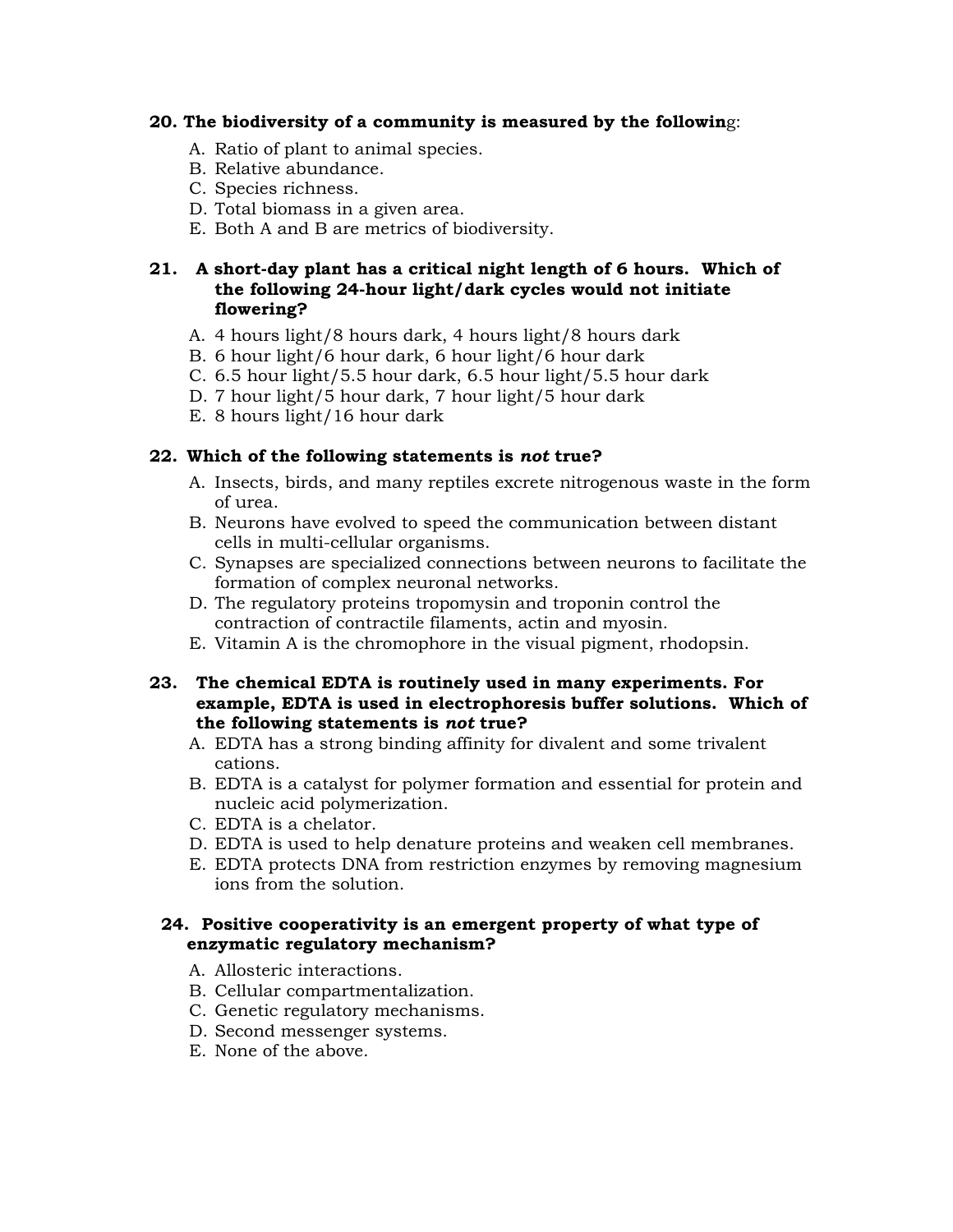#### **25. Select** *ALL* **of the following associations that are accurate.**

- A. Tryptophan, tyrosine and phenylalanine aromatic amino acids which absorb UV light.
- B. L-Isoleucine most hydrophobic.
- C. L-Histidine side chain can shift pKs, at physiologic pH can act as either an acid or a base.
- D. L-Lysine -amphipathic
- E. L-Proline is known as an "a-helix breaker" and is found in tight turns.
- **26. Using accelerator mass spectrometry, the 14C atoms in a 2 mg bone fragment were directly counted and found to be 1/8 of those that would be present in a 2 mg bone fragment in 1950. What is the approximate age of this specimen? The half-life of 14C is 5,730 years.** 
	- A. 1,540 years BP (before present)
	- B. 5,730 years BP
	- C. 17,190 years BP
	- D. 22,920 years BP
	- E. 45,840 years BP

#### **27. Which of the following molecules are involved in directing the growth of axons in the nervous system?**

- A. Cell adhesion molecules (CAM)
- B. Netrin-1
- C. Slith
- D. B & C
- E. A, B, & C

#### **28. Select** *ALL* **statements that are true concerning the Photosynthesis Reaction Center (Photosystem II)?**

- A. The Photosynthesis Reaction Center contains chlorophyll and sometimes Fe-heme groups.
- B. It is a globular protein found in the cytoplasm where it acts as an antenna protein.
- C. It oxidizes carbon dioxide and produces  $H_2O$ .
- D. It transfers high-energy electrons to an acceptor nearby in the thylakoid membrane.
- E. The Photosynthesis Reaction Center is usually a heterotetramer, but may be a heterotrimer in some species of cyanobacteria.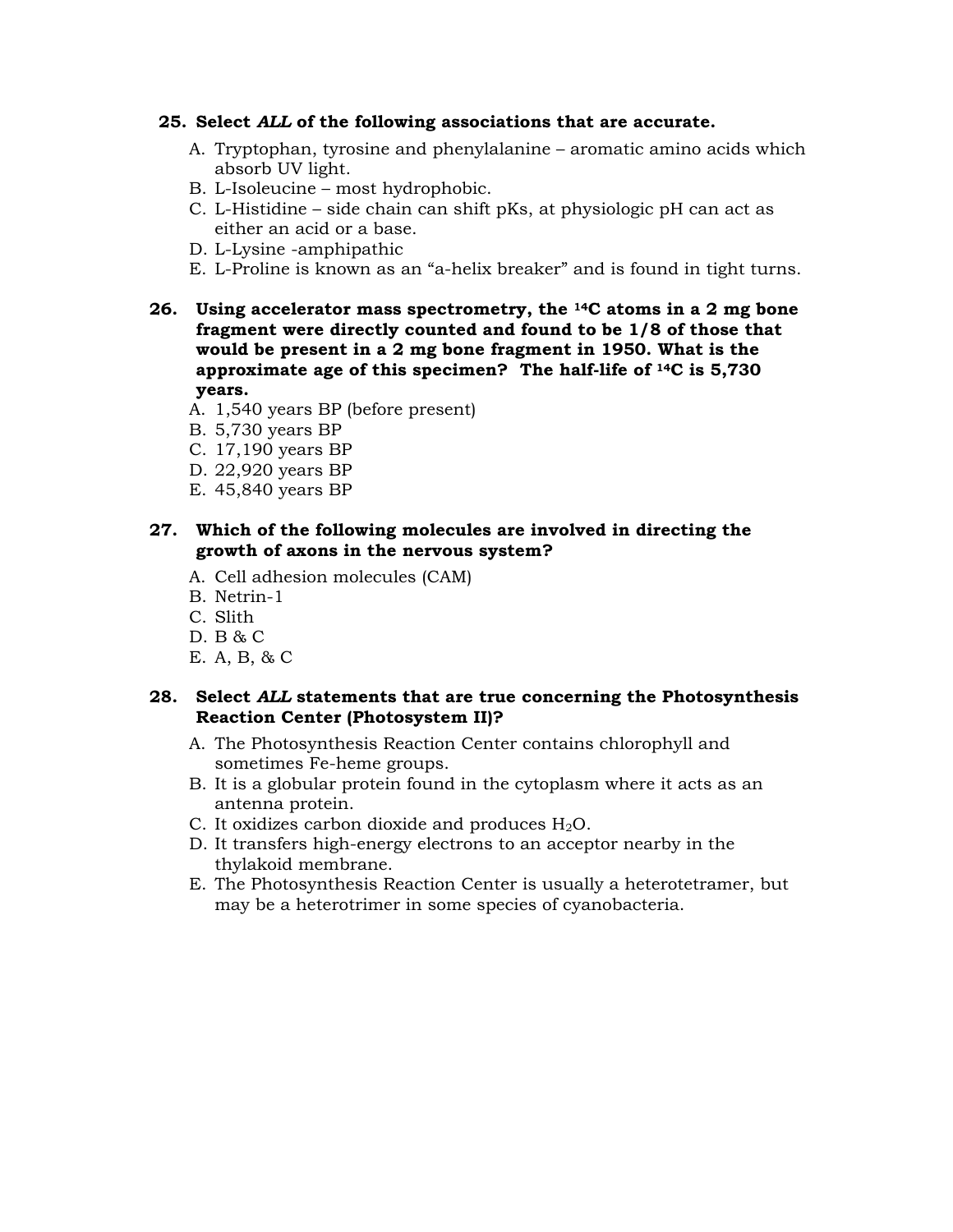- **29. Blood entering the kidney is filtered by the Bowman's capsule. In what order does the filtrate pass through the following structures of the nephron?** 
	- (1) Ascending limb of the Loop of Henle
	- (2) Distal convoluted tubule
	- (3) Descending limb of the Loop of Henle
	- (4) Proximal convoluted tubule
	- (5) Collecting duct
	- A. 1, 3, 4, 2, 5
	- B. 2, 1, 3, 4
	- C. 2, 3, 1, 4, 5
	- D. 4, 1, 3, 5
	- E. 4, 3, 1, 2, 5

#### **30. Select ALL of the following that are accurate statements concerning ecosystems?**

- A. Energy flow tends to be from the sun, to producers, then consumers, and finally back to the sun.
- B. Energy flow from trophic level to trophic level is 90% efficient.
- C. Energy may only flow from the biotic to the abiotic portions of ecosystems.
- D. Heterotrophs supply 10% of the energy needed by autotrophs.
- E. Some energy lost during transfers from trophic level to trophic level is in the form of heat.

#### **31. Select** *ALL* **of the structure/function relationships in the CNS that are not accurate?**

- A. Cerebellum: Control of motor functions
- B. Cerebrum(limbic system): Long term memory
- C. Hypothalamus: Circadium rhythms
- D. Medulla oblongata: Breathing
- E. Spinal cord: Short term memory of motor functions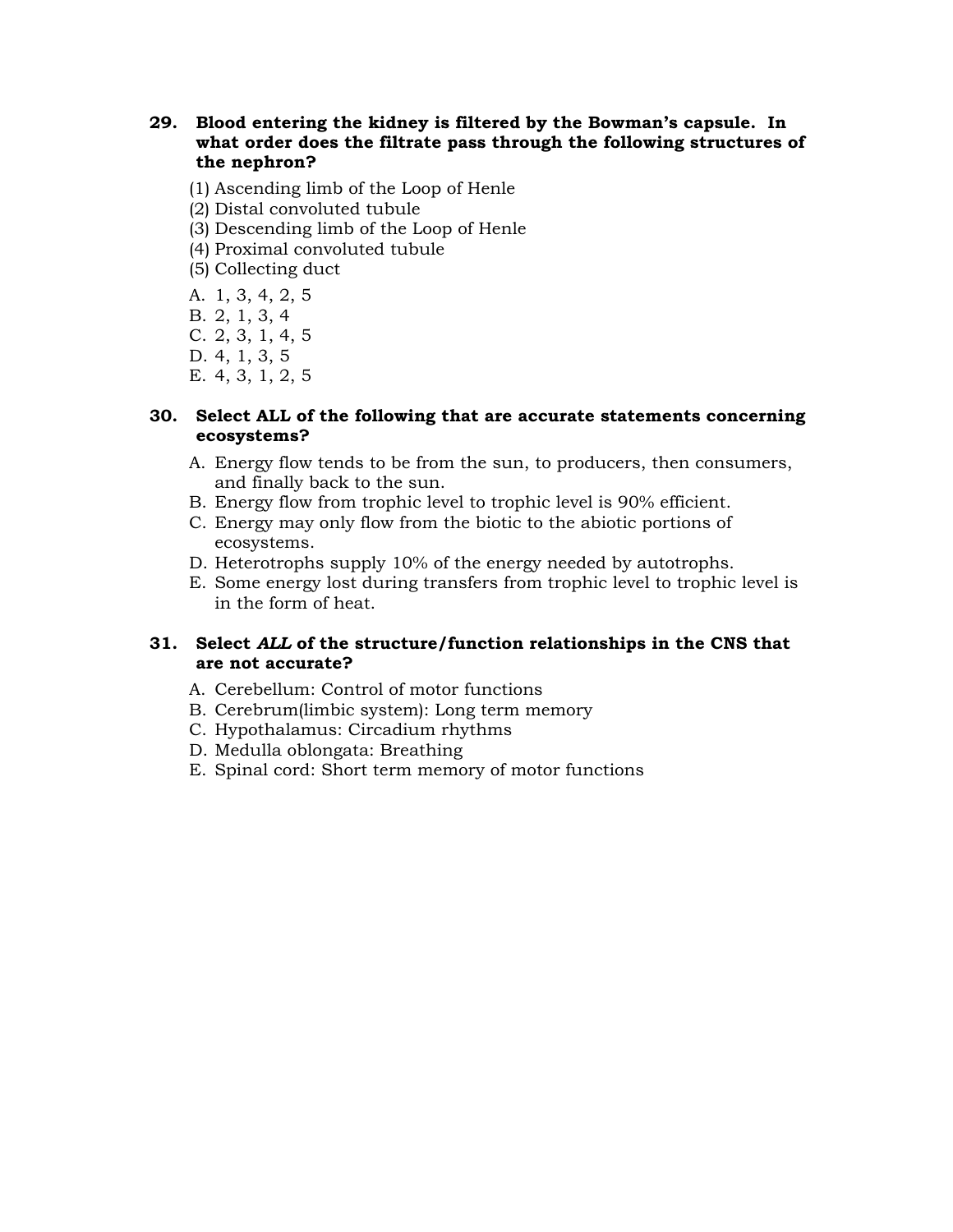**32. Below is a human pedigree depicting the inheritance of a rare disease:** 



What is the most likely mode of inheritance?

- A. Autosomal recessive
- B. Autosomal dominant
- C. X-linked recessive
- D. X-linked dominant
- E. Y-linked dominant

#### **33. Which of the following interactions is most responsible for the structural stability of soluble globular proteins?**

- A. Dipole-dipole interactions.
- B. Electrostatic interactions.
- C. Hydrogen bonds.
- D. The Hydrophobic Effect.
- E. Van der Waal force.

#### **34. Select the description that most correctly describes the term recessive:**

- A. A weak phenotype.
- B. An allele that confers a weak phenotype.
- C. A phenotype conferred when only one copy of an allele is present.
- D. a weak allele.
- E. A phenotype conferred when two copies of an allele are present.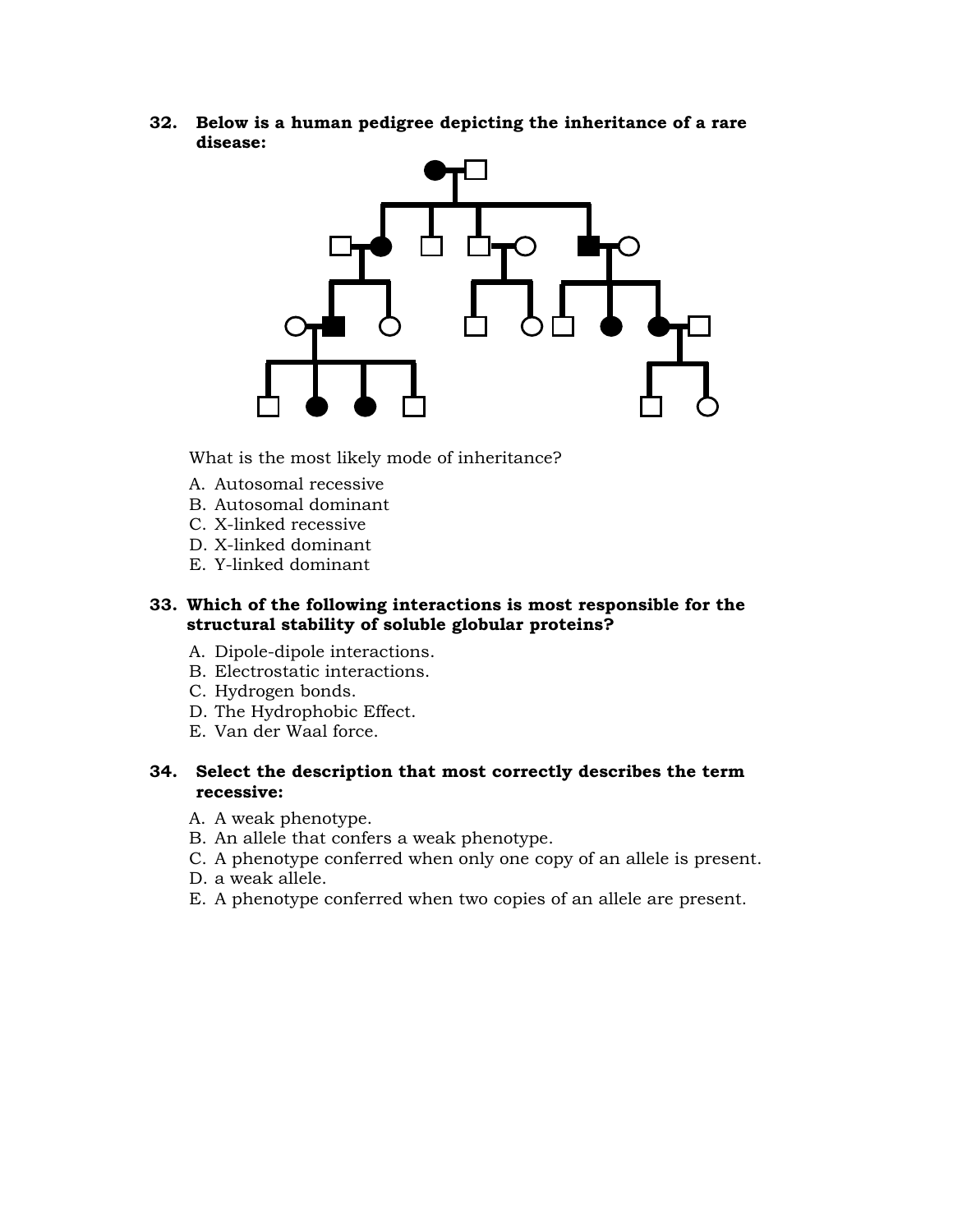#### **35. Select ALL the following associations that are** *not* **correct?**

- A. Brain: Pineal Gland: Melatonin: Biological rhythms light dark cycles.
- B. Hypothalamus: Posterior Pituitary Gland: Oxytocin: Ovary & follicular growth.
- C. Kidney: Adrenal Gland: Adrenal Cortex: Cortical: Manage Stress and Anxiety: Increase blood pressure and blood sugar levels and reduce immune response.
- D. Pancreas: Glucagon: Increases blood glucose levels.
- E. Parathyroid:calcitonin:stimulates osteoblasts andcalcium deposit in bone.

#### **36. Which of the following is** *not* **an action of epinephrine or norepinephrine?**

- A. Glycogen broken down to glucose.
- B. Increased gastric motility and secretion.
- C. Increased blood pressure.
- D. Increased heart rate.
- E. Increased salivation.
- **37. Arthropods are the most numerous of all animal groups. This diversity in numbers may be the consequence of the presence of ancient regulating genes present prior to the division of the protostome-deuterostome group. The evolution of increased morphological change in the basic body plan of arthropods is attributed to the:** 
	- A. Differential success of alternate developmental variations.
	- B. Flexible modular body plan.
	- C. Genetic peculiarity among arthropods.
	- D. Plasticity of regulatory genes.
	- E. All of above.
- **38. The majority of proteins exist as homo-oligomers rather than hetero-oligomers. That is, their quaternary structure is composed of two or more identical polypeptides rather than two or more different polypeptides. Which of the following is not a reason that quaternary structures are homo-oligomers?** 
	- A. Aggregation of identical subunits gives rise to symmetry and possible allosteric interactions.
	- B. A slow post-translational process favors a quaternary structure with the homo-oligomers held together by covalent bonds.
	- C. Homodimers may increase binding specificity and stability.
	- D. Homo-oligomerization results in a genetic savings with lower energy demand.
	- E. The presence of two identical catalytic subunits in a single protein may lower the activation energy of the reaction.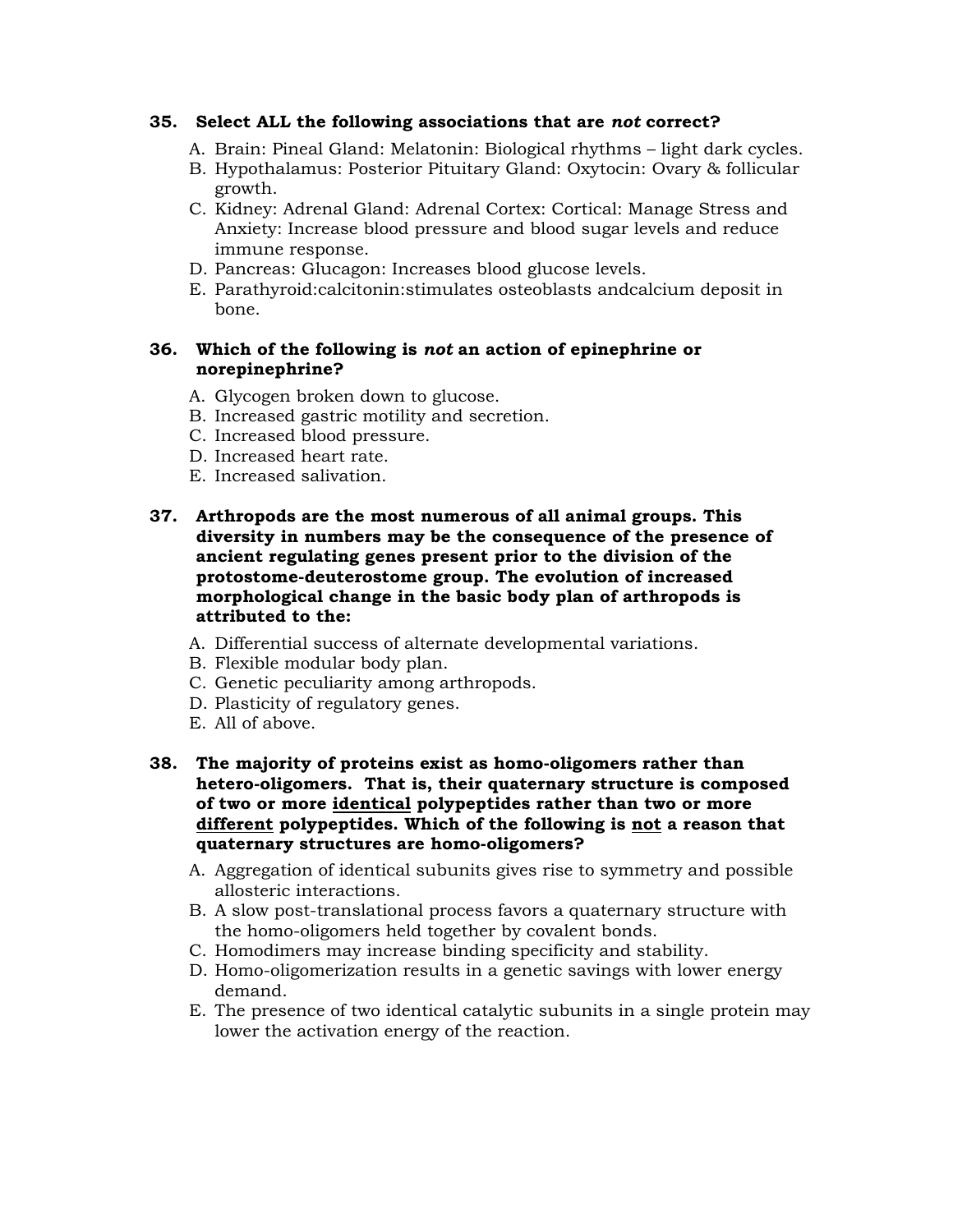- **39. Zooxanthellae are protozoa which live inside the cells of some marine animals as endosymbionts. They supply nutrients and synthesize other beneficial chemical compounds. Which of the following statements is** *not* **true?** 
	- A. Amino acid-like mycosporines prevent thymine dimmer formation.
	- B. Mycosporines are amino acid-like compounds produced by zooxanthellae to reduce UV damage to the cells.
	- C. Mycosporines are produced by many organisms, which exist in intense sunlight.
	- D. Zooxanthellae can supply up to 90% of a coral's energy requirements.
	- E. None of the above is correct.
- **40. During the late Carboniferous period, terrestrial arthropods such as Hexapoda, Myriapoda, and Arachnida showed great diversity in form and size. An example is the giant dragonfly,** *Meganeura***, with a wing span of over 70 cm. Our modern day dragonflies and other arthropods are much smaller than their Carboniferous ancestors because:** 
	- A. The amount of nutrients is less today than in the Carboniferous.
	- B. The amount of free carbon is greater today.
	- C. The competition among organisms for existing habitats is greater today and small size provides a competitive edge.
	- D. The thickness of the exoskeleton required in large Carboniferous insects limited the ability of the arthropods to successfully molt and subsequently to compete with smaller forms.
	- E. The volume of oxygen in the atmosphere is much lower today than in the Carboniferous.

#### **41. If active transport is inhibited, the passive sodium and potassium ion fluxes across the plasma membrane are still coupled. What makes these two passive ion fluxes dependent on each other?**

- A. The membrane potential.
- B. The potassium channels.
- C. The pumping ratio of the Na+/K+ ATPase.
- D. The ratio of cholesterol to phospholipids in the membrane.
- E. The ratio of the extracellular sodium ion concentration to the intracellular potassium ion concentration.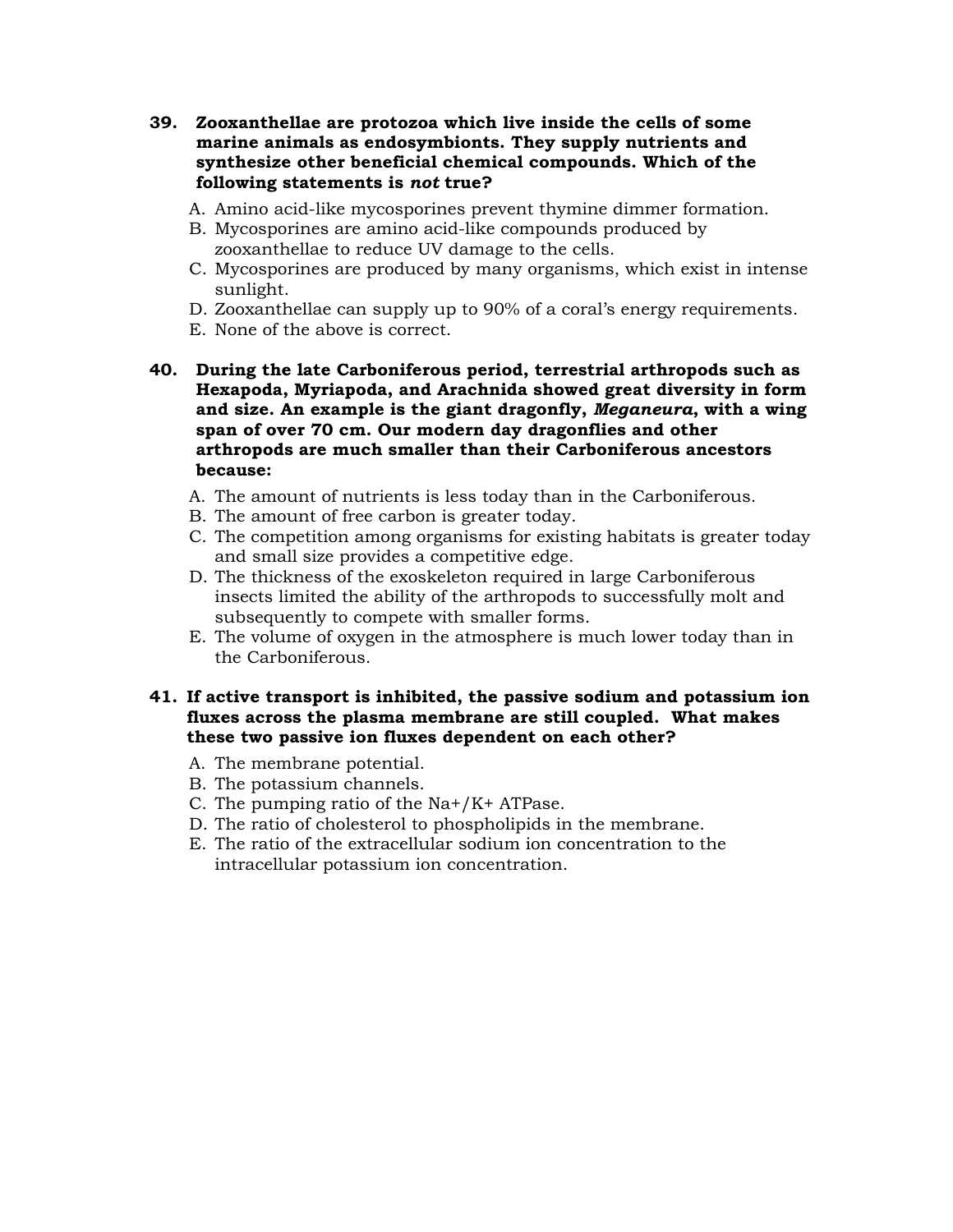#### **42. Arrange the following five events in the order that explains the bulk flow of substances in the phloem.**

- 1. Sugar moves down the stem.
- 2. Leaf cells produce sugar by photosynthesis.
- 3. Sugar is transported from cell to cell via the apoplast and/or symplast.
- 4. Solutes are actively transported into sieve elements.
- 5. Water diffuses into the sieve tube elements.
- A. 1,2,3,4,5
- B. 2,1,4,3,4
- C. 2,3,4,1,5
- D. 2,4,1,3,5
- E. 4,2,1,3,5
- **43. The Henderson Hasselbalch equation describes the relationship between pH, pK and the ratio of base to acid concentration, pH = pK + log ([B]/[A]). It is useful when determining the amount of weak acid and weak base to weigh out for a buffer system. It is also useful to determine percent of a functional group in it's ionized state. If a carboxylic acid has a pK of 3.9, what percentage of the functional group will carry a negative charge at pH 4.9**?
	- A. 10% B. 90.9% C. 9.09% D. 50% E.18.18%
- **44. An inbred strain of plants has a mean height of 24 cm. A second strain of the same species also has a mean height of 24 cm. When**  these plants are crossed, the  $F_1$  are also 24 cm in height. However, when the  $F_1$  plants are crossed, the  $F_2$  plants show a wide range of heights; the greatest number are similar to the  $P_1$  and  $F_1$ , but **approximately 4 of 1000 are only 12 cm tall and 4 of 1000 are 40 cm**  tall. What fraction of the F<sub>2</sub> plants will be approximately 28 cm in **height? [Assume that each of the alleles involved in determining increase in plant height contributes the same amount.]** 
	- A. 3/4
	- B. 9/16
	- C. 56/256
	- D. None
	- E. Cannot be determined from the information given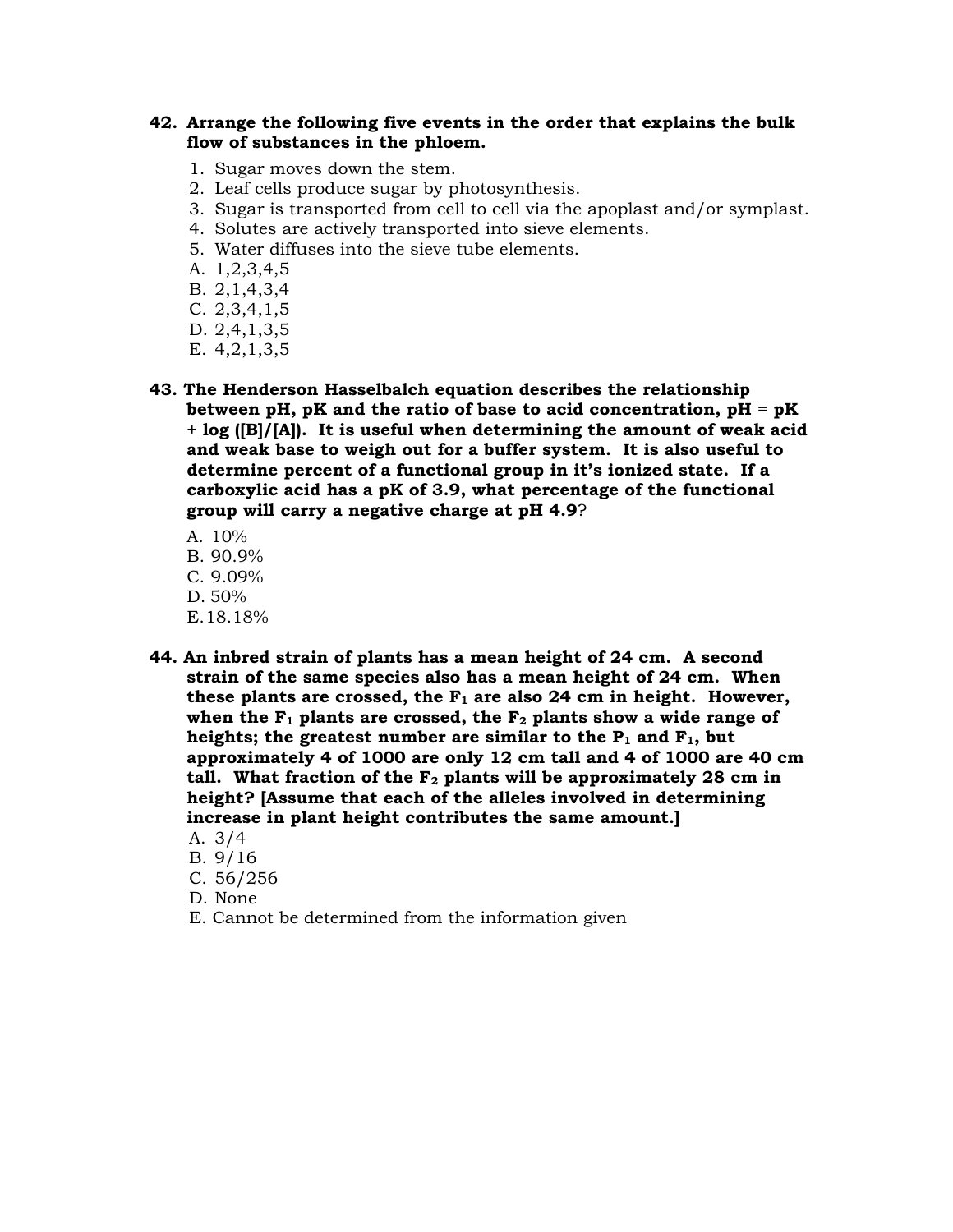- **45. Your parents built a tree house for you when you were 8 years old and 4 feet tall. They placed the tree house on a branch of a tree that was 5 feet above the ground in a tree that was 20 feet tall. You are now 17 years old and 6 feet tall. The tree has grown to be 50 feet tall. How high above the ground is the branch on which the tree house is resting now?**
	- A. 4 feet
	- B. 5 feet
	- C. 17 feet
	- D. 20 feet
	- E. 35 feet
- **46. In plant cells grown in the presence of a metabolic poison that specifically inhibits mitochondrial F1ATP synthase, one would expect:** 
	- A. the pH difference across the cristae to be greater than normal. B. the pH difference across the cristae to be less than normal.
	- C. the electron transport chain to become inoperative.
	- D. oxygen consumption to cease.
	- E. water to move out of the mitochondria by osmosis.
- **47. While walking to school one day, you notice a group of purple ants who all walk sideways. Excited by your discovery, you decide to classify your ants. Which of the following characteristics would classify the purple ants as a new subspecies or strain of ants and NOT a new species?** 
	- A. The purple ants have a similar DNA polymerase as the tropical fire ant *Solenopsis geminate.*
	- B. The purple ants may produce fertile offspring when crossed with *Solenopsis geminate.*
	- C. The purple ants have ribosomal subunits of the same size as *Solenopsis geminate.*
	- D. The purple ants are found to inhabit similar areas as *Solenopsis geminate.*
	- E. Both b and d are necessary characteristics.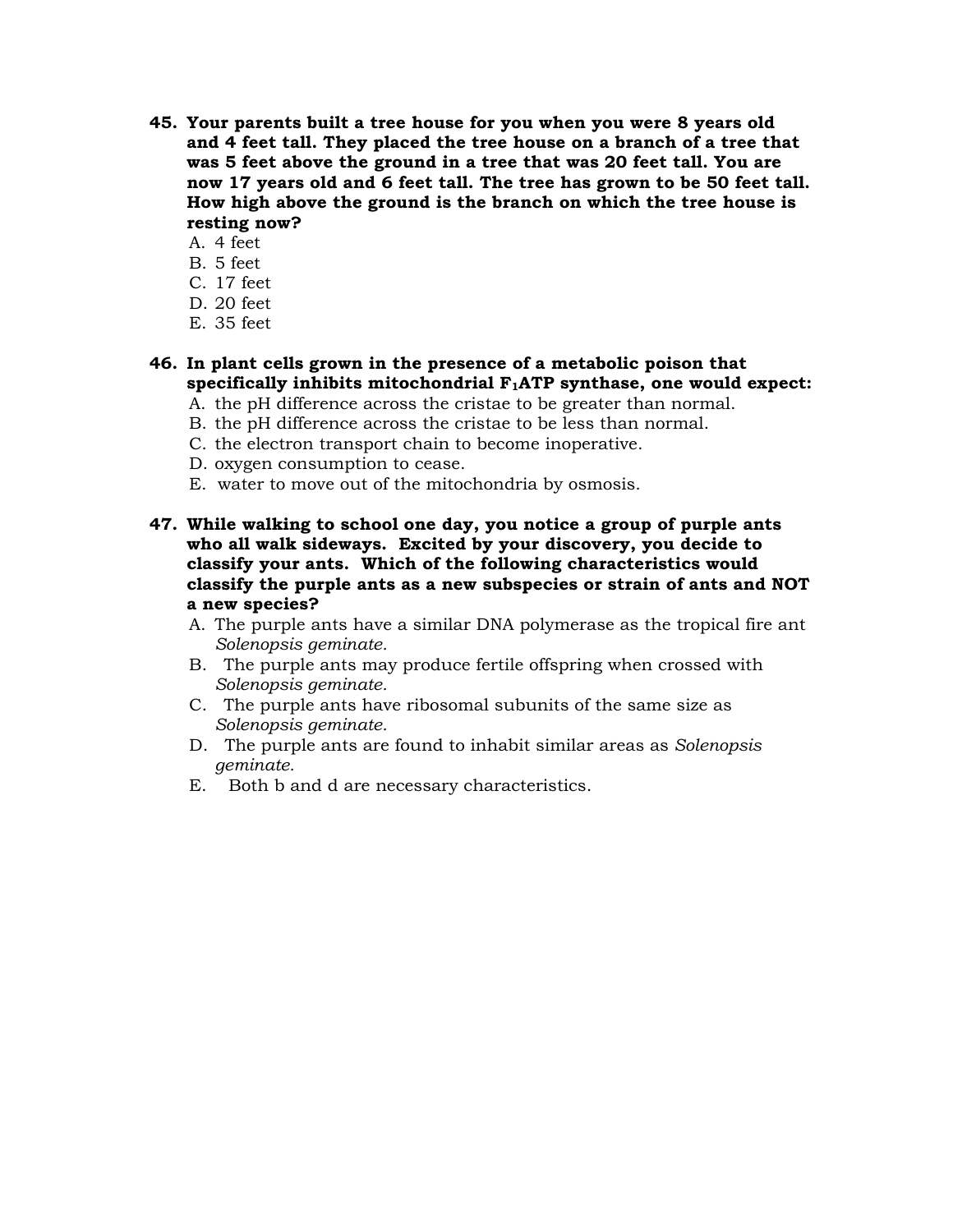- **48. The membrane potential across a cell membrane is determined by the relative permeabilities and concentration gradients of electrolytes across its cell membrane.** 
	- **The intracellular/extracellular concentration of sodium ions is 14 mM/140 mM.**
	- **The intracellular/extracellular concentration of potassium ions is 120 mM / 4 mM.**
	- The chemical potential or equilibrium potential =  $(RT/zF)$  ln  $([x]_0/[x]_i)$ .
	- Given the gas constant,  $R = 8.31$  JK $\cdot$ <sup>1</sup>mol<sup>-1</sup>, the temperature, T, needs **to be in Kelvin, °K.**
	- The Faraday constant,  $F = 9.65$  coulombs mol<sup>-1</sup>m, and z is the **valency of the cation or ion.**

#### **At 25°C, the \_\_\_\_\_\_\_\_\_\_\_\_\_\_\_\_\_\_\_ equals +58 mVs.**

- A. calcium equilibrium potential
- B. chloride equilibrium potential
- C. membrane potential
- D. potassium equilibrium potential
- E. sodium equilibrium potential
- **49. Scientists have determined that three classes of genes (named A, B, and C) control development of the four flower parts: Sepals, Petals, Stamen, and Carpels. Genes A and C mutually repress each other. Gene B is not regulated by either gene A or C. The expression pattern of these genes in wild-type flowers is shown below, where +++ indicates gene activity.**

|      | riower rormation  |               |                |                |  |  |  |
|------|-------------------|---------------|----------------|----------------|--|--|--|
|      | <b>Sepals</b>     | <b>Petals</b> | <b>Stamens</b> | <b>Carpels</b> |  |  |  |
| Gene | $^{\mathrm{+++}}$ | $+ + +$       |                |                |  |  |  |
|      |                   |               |                |                |  |  |  |
| Gene |                   | $+ + +$       | $+ + +$        |                |  |  |  |
| в    |                   |               |                |                |  |  |  |
| Gene |                   |               | $+ + +$        | $^{+++}$       |  |  |  |
|      |                   |               |                |                |  |  |  |

 **Flower Formation** 

| A mutation in Gene C, which prevents its expression, will result in |  |  |
|---------------------------------------------------------------------|--|--|
| which of the following floral patterns?                             |  |  |

- A. Sepals-Petals-Stamen-Carpels
- B. Sepals-Petals-Petals
- C. Sepals-Petals-Petals-Sepals
- D. Sepals-Petals-Petals-Carpels
- E. Sepals-Petals-Stamen